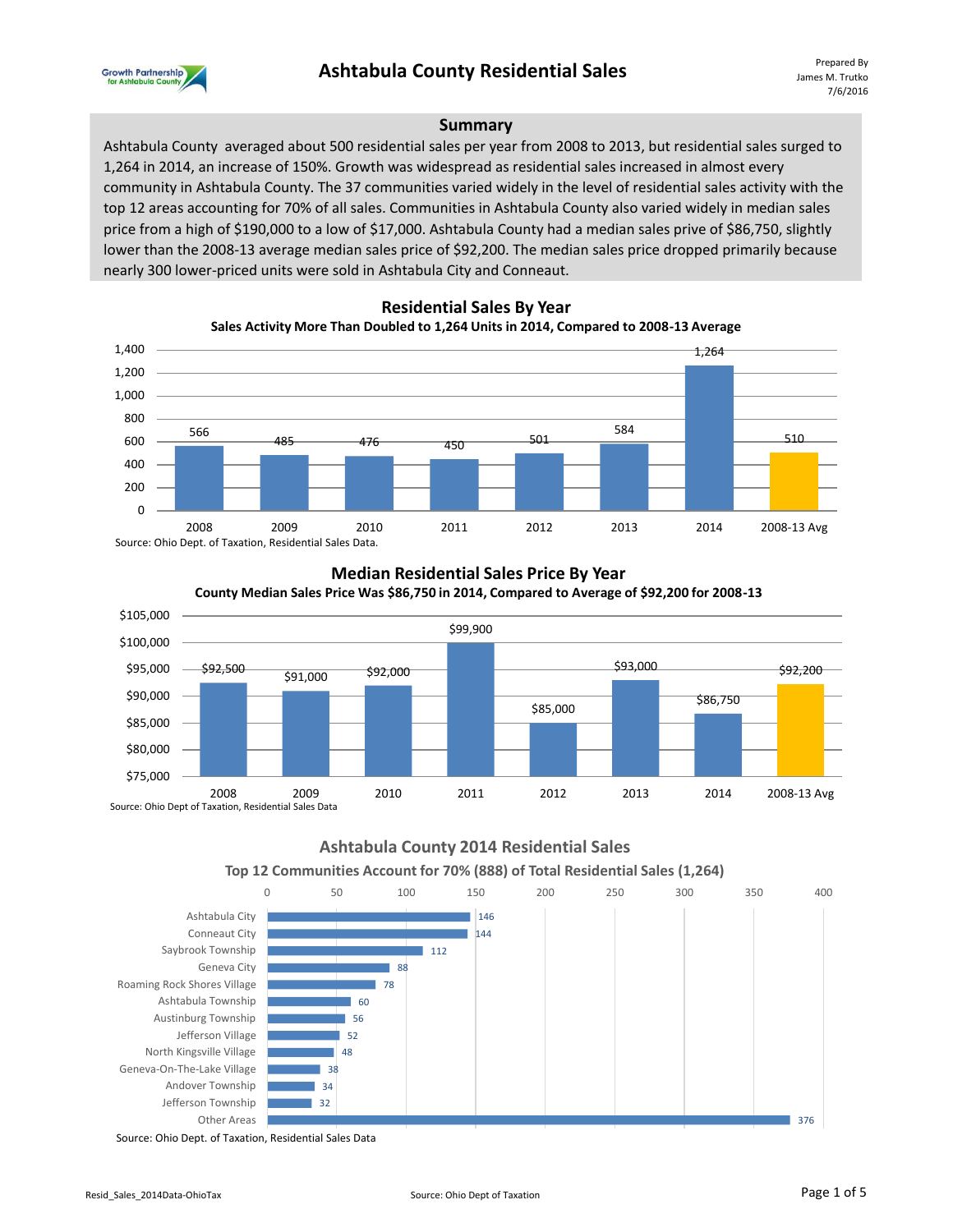

#### **2014 Residential Sales By Community**

The top six communities in Ashtabula County (Ashtabula City, Conneaut, Saybrook Township, Geneva City, Roaming Rock Shores, and Ashtabula Township) accounted for half of the county's 1,264 sales. The top 12 represented 70% of total sales with the remaining 30% spread among 25 communities.



**Residential Sales By Community (2014 Avg) Top 12 Communities Account for 70% of Ashtabula County Sales** 

Source: Ohio Dept of Taxation, Residential Sales Data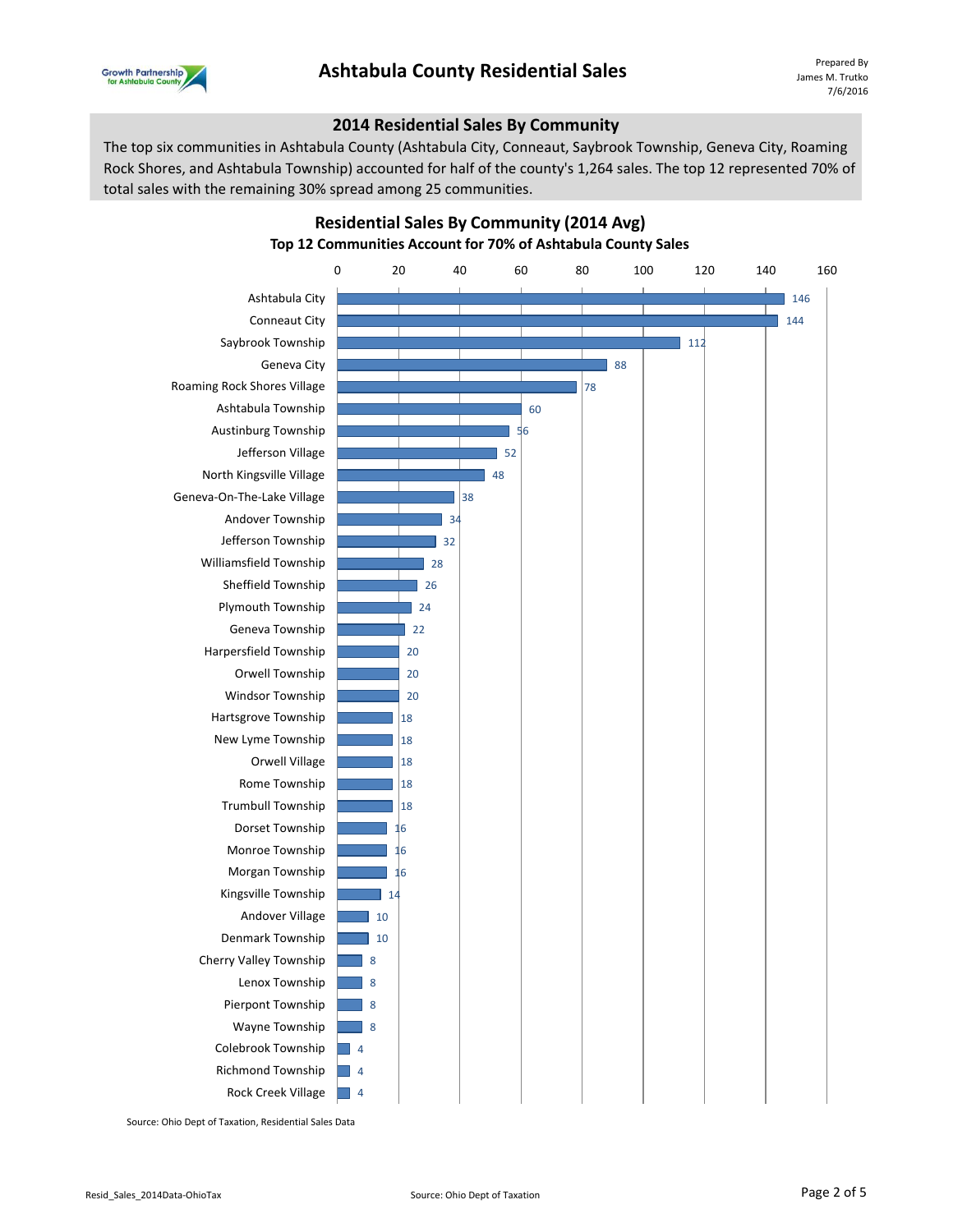

#### **Change in Residential Sales Activity By Community**

Residential sales activity in Ashtabula County surged to 1,264 units in 2014, compared to an average of 512 units from 2008 to 2013. This represented an increase of nearly 150% pver the average of the previous six years. Every community (except one) in Ashtabula County had substantial increases with the largest numerical increases in the cities of Ashtabula (+104), Conneanut (+87), and Geneva (+55).

**Residential Sales By Community (2014 & 2008-13 Avg)**



Source: Ohio Dept of Taxation, Residential Sales Data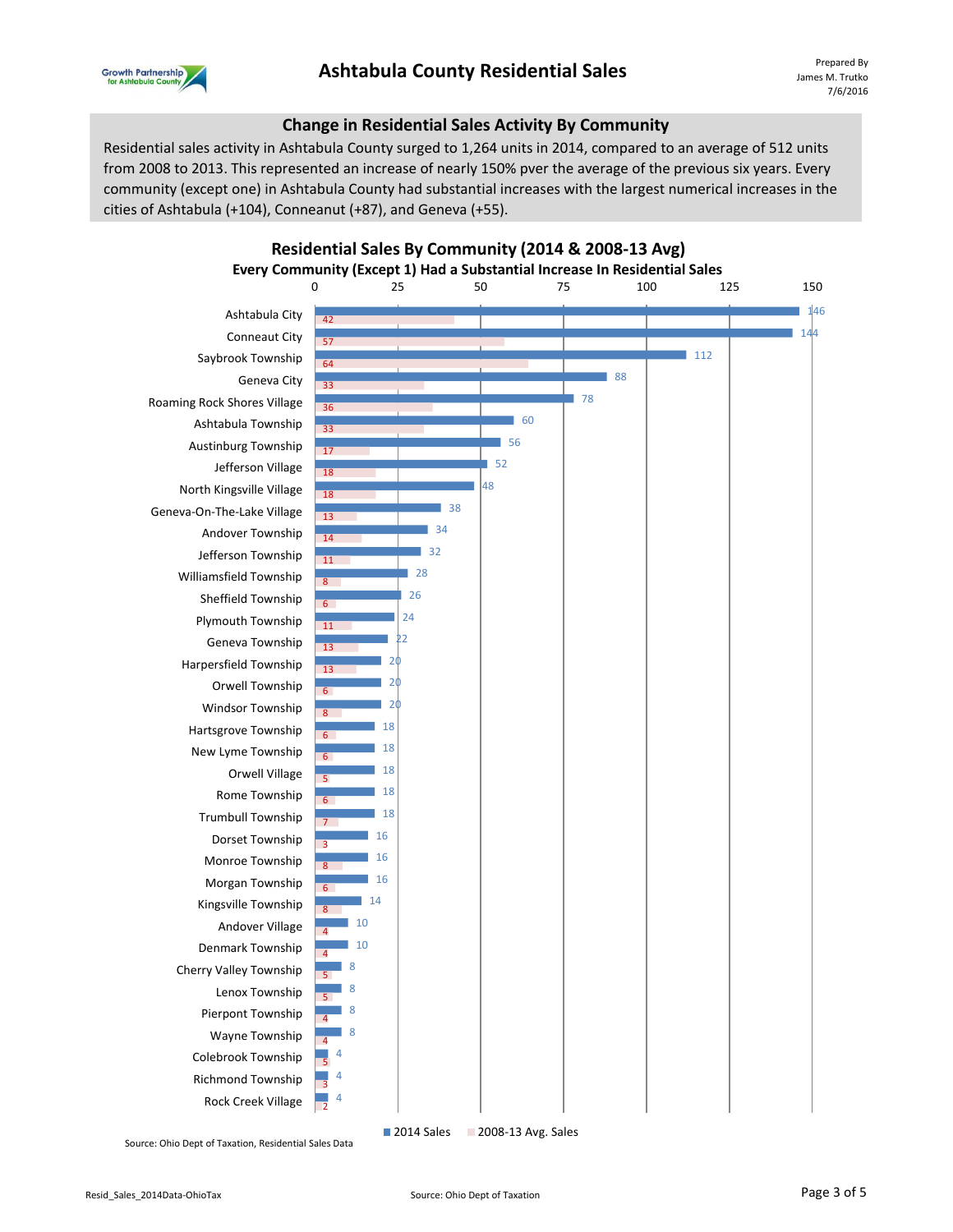

#### **Sales Price By Community**

The median countywide sales price was \$86,750 in 2014, slightly lower than the 2008-13 average median sales price of \$92,200. The median decreased primarily because of nearly 300 lower price units in Ashtabula City and Conneaut. The median sales price varied widely by community in Ashtabula County from a high of nearly \$190,000 to a low of only \$17,000. Fifteen communities had median sales prices over \$100,000.



**Residential Sales Price & No. of Sales By Community (2014)**

**Median Sales Value Bu Community Ranged from \$190,000 to \$17,000 (Co. Median = \$86,750)**

Source: Ohio Dept. of Taxation, Residential Sales Data.